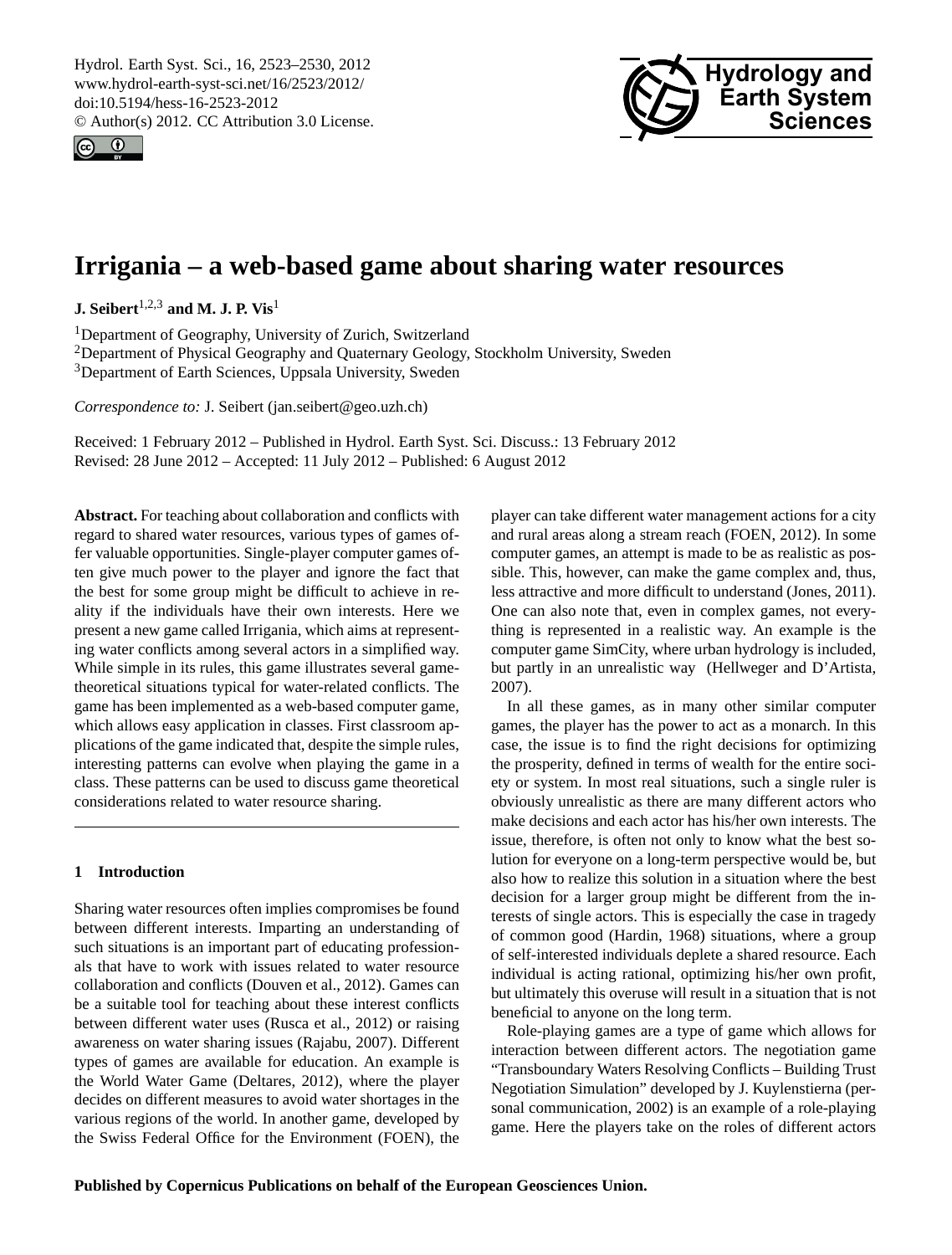in the negotiation of water-related issues between two countries. In this type of role-playing game, the players are not restricted to a limited number of possible actions, which can result in creative (but sometimes also unrealistic) solutions, because actions are not evaluated in a quantitative way. Such role-playing games can also be played online, which has been found to be beneficial for student learning (Maier, 2007; Varzaly and Baron, 2009).

Another type of role-playing game are games where players have limited decision options, and these decisions are evaluated in some quantitative way, which in some of the games is computer-based. Good examples are the games "River Basin Game" and "Globalization of Water Management" (Hoekstra, this issue), which are designed to demonstrate issues related to sharing a common resource in an up- and downstream setting, incorporating the concepts of water footprint and virtual water trade. These games are played in a board game-like setting and the players are limited to a certain number of actions, which are then quantitatively evaluated using a computer. The Irrigation Management Game (Burton, 1989, 1994) and another game called River Basin Game (Magombeyi et al., 2008) are other interesting examples of water resource games where negotiations between different players are central. The River Basin Game revolves around a sloping board where the downstream flow of water is represented by glass marbles, which may or may not end up in different fields for irrigation.

Here we present a new web-based game called Irrigania, which aims at representing water conflicts among farmers in a simplified way. While simple in its rules, this game illustrates several game-theoretical situations typical for waterrelated conflicts.

#### **2 Background on game theory**

Game theory is the mathematical analysis or modeling of the interaction between players, where the amount of payoff that a player receives is dependent on the player's own decision, as well as the decisions of the other players. Madani (2010) recently reviewed the applicability of game theory to water resource issues and concludes that game theory can help understand and resolve water conflicts. Game theory can help to comprehend the use, or often misuse, of public goods or the hindrance for cooperation. An example of an interesting theoretical illustration in this regard is the "Public Good Experiment" game. In a group of 4 participants, everybody gets \$5. The participants can choose to invest (part of) the money for the group. The total amount of invested money will be doubled and shared among the 4 participants. Since a participant only gets back half of the amount he/she invested himself/herself, the optimal strategy for each of the participants is to "free ride" on the others, i.e., to invest nothing. However, the whole group would be better off if each participant would invest all his/her money (in that case each participant would receive \$10, the Pareto optimal solution) (Ledyard, 1995).

A Nash equilibrium is a set of strategies chosen by each of the individual players, with the characteristic that none of the players can increase his/her payoff by changing strategy when all other players keep their strategy fixed (Nash, 1951). In the Public Good Experiment, for example, a player can increase his/her payoff by investing less money for the group (assuming that all other players are keeping their investment fixed). Once a player invests nothing for the group, no further improvement can be accomplished. Thus, the situation where all players invest nothing for the group is a Nash equilibrium.

However, studies have shown that people do not always behave as would be expected from pure analytical game theory (Kahneman et al., 1986). A good example is the ultimatum version of "A piece of the pie". One player gets an amount of money  $(x)$ . He or she then offers part of it  $(y)$  to the other player. The other player can accept or reject the offer. If (s)he accepts, (s)he will receive y, whereas the player who made the offer earns x–y. If (s)he rejects, both players earn nothing. The optimal strategy for the receiver is to accept whatever amount (s)he gets offered. Therefore, the optimal strategy for the first player would be to offer the minimum amount that is possible. However, studies have shown that the receiver does not always play the optimal strategy, but sometimes rejects an offer (e.g., Hoffman et al., 1996; List and Cherry, 2000) to punish the other player for not offering a "fair" amount of money (Kahneman et al., 1986). As with many water-related issues, actors might behave differently than the optimal strategy, and behavioral game theory might provide a better explanation than pure analytical game theory.

A game can be repeated several times. In a repeated game, players might adapt their strategy based on the decisions of the other players in previous rounds (Camerer, 2003) as well as take into account how their strategy will affect the future decisions of other players (Osborne and Rubinstein, 1994). A player might take into account how his/her strategy could change his/her reputation. If his/her behavior is seen by the other players as selfish, they might punish him/her, possibly resulting in a bigger loss than the short-term profit.

A distinction can be made between non-cooperative games, where players cannot make any agreements, and cooperative games, where players can make (binding) agreements about the strategies they will use. Furthermore, games can be of complete or incomplete information. In a game of complete information, all players know exactly the payoff that each of the players will receive for all possible strategies till the end of the game. In a game of incomplete information, at least one of the players does not know all the payoffs.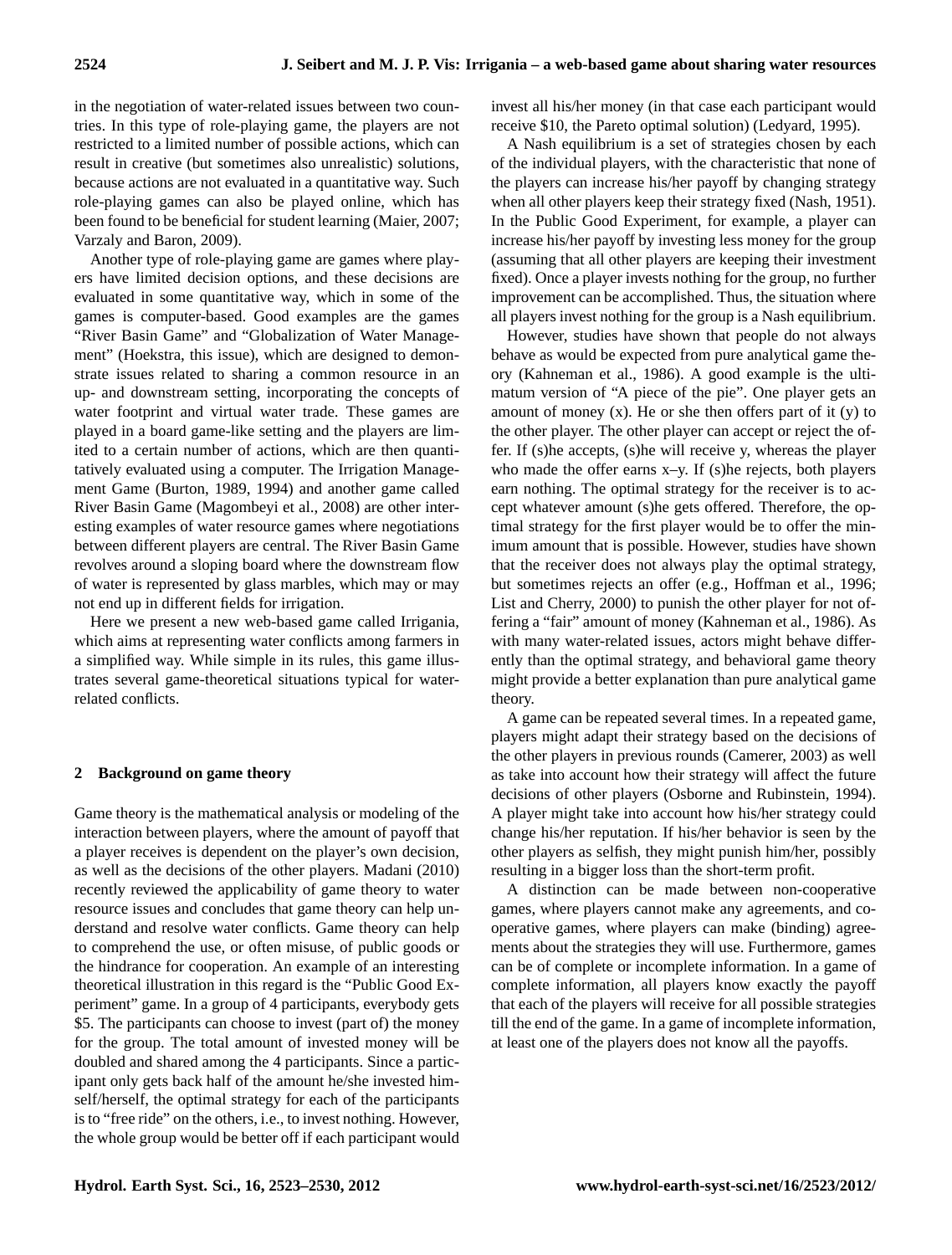## **J.** Seibert and M. J. P. Vis: Irrigania – a web-based game about sharing water resources  $2525$

#### **3 Description of the game**

#### **3.1 Game idea**

Irrigania is a web-based game on the shared used of limited water resources. The idea behind the game is that there are different villages with a number of farmers in each of them. The goal for each farmer is to generate the largest net income. This, however, requires a certain amount of cooperation within the village. Each player represents one farmer in one village and has 10 fields for which he/she can decide how to use them each year. There are three options: rainfed agriculture, irrigation using river water, and irrigation using groundwater. Different costs and revenues are associated with the different types of fields (Table 1) depending on a number of variables (see Table 2 for a parameter list). While largely simplified, these costs and revenues reflect some aspects of reality. Rainfed agriculture has the lowest costs, but also less revenue than the other options. With irrigation, more can be produced both in terms of quantity and quality, which is reflected by higher revenues, but also by higher costs. In the case of river water irrigation, the cost is fixed, but the income can be reduced if the river water has to be distributed among too many fields in a village. In the case of groundwater-based irrigation, the revenue is fixed, but the costs increase if the depth to groundwater increases.

The reduction factor  $k$  for revenue from river waterirrigated fields due to overuse of the river water is calculated based on the precipitation conditions and the number of river water-irrigated fields (Eq. 1, Table 1). This implies that, in a normal year, the revenue is reduced if there are on average more than 2.5 fields per farmer irrigated by river water. The reduction is linear, which means that the revenue will drop at a constant rate if there are too many river water-irrigated fields. Both for an individual farmer and also for the village as a whole, it is beneficial to use somewhat more than the 2.5 (for a normal year) fields for river water irrigation, as the drop in revenue per field is compensated by the increased number of fields. Assuming a village with five farmers and only the two alternatives, rainfed and river water irrigation for simplicity, the optimum number of fields irrigated with river water is slightly above 3 with respect to the whole village, whereas it is higher than this village-optimum value for an individual farmer as long as the average number of riverirrigated fields in the entire village does not exceed 5 (Fig. 1).

$$
k = \min\left[1, 1 - \frac{F_{\text{river}}/n - (1.5 + P)}{10 - (1.5 + P)}\right]
$$
 (1)

The groundwater level  $g$  in year  $t$ , expressed as depth to groundwater, is updated based on precipitation conditions and the number of groundwater-irrigated fields (Eq. 2).

$$
g_t = \max\bigg[0, g_{t-1} - P - 0.5 + F_{\text{gw}}/n\bigg] \tag{2}
$$

500  
\n
$$
\begin{bmatrix}\n600 \\
500 \\
400 \\
\hline\n200 \\
200 \\
0 & 1 & 2 & 3 & 4 & 5 & 6 & 7 & 8 & 9 & 10\n\end{bmatrix}
$$
\n  
\n
$$
\begin{bmatrix}\n600 \\
400 \\
500 \\
200 \\
\hline\n1 & 2 & 3 & 4 & 5 & 6 & 7 & 8 & 9 & 10\n\end{bmatrix}
$$
\n
$$
\begin{bmatrix}\n600 \\
600 \\
500 \\
600 \\
100\n\end{bmatrix}
$$
\n
$$
\begin{bmatrix}\n600 \\
600 \\
600 \\
100\n\end{bmatrix}
$$
\n
$$
\begin{bmatrix}\n600 \\
600 \\
600 \\
100\n\end{bmatrix}
$$
\n
$$
\begin{bmatrix}\n600 \\
600 \\
600 \\
100\n\end{bmatrix}
$$
\n
$$
\begin{bmatrix}\n600 \\
600 \\
600 \\
100\n\end{bmatrix}
$$
\n
$$
\begin{bmatrix}\n600 \\
600 \\
600 \\
100\n\end{bmatrix}
$$
\n
$$
\begin{bmatrix}\n600 \\
600 \\
600 \\
100\n\end{bmatrix}
$$
\n
$$
\begin{bmatrix}\n600 \\
600 \\
600 \\
100\n\end{bmatrix}
$$
\n
$$
\begin{bmatrix}\n600 \\
600 \\
600 \\
100\n\end{bmatrix}
$$
\n
$$
\begin{bmatrix}\n600 \\
600 \\
600 \\
100\n\end{bmatrix}
$$
\n
$$
\begin{bmatrix}\n600 \\
600 \\
600 \\
100\n\end{bmatrix}
$$
\n
$$
\begin{bmatrix}\n600 \\
600 \\
600 \\
100\n\end{bmatrix}
$$
\n
$$
\begin{bmatrix}\n600 \\
600 \\
600 \\
100\n\end{bmatrix}
$$
\n
$$
\begin{bmatrix}\n600 \\
600 \\
600 \\
100\n\end{bmatrix}
$$
\n
$$
\begin{bmatrix}\n600 \\
600 \\
600 \\
100\n\end{bmatrix}
$$
\n
$$
\begin{bmatrix}\n600 \\
600 \\
600 \\
100\n\end{bmatrix}
$$
\n
$$
\begin{bmatrix}\
$$

Fig. 1. Example to demonstrate the "tragedy of the common" in Irrigania. Here a village with five farmers and a normal precipitation year is assumed. Only two options, rainfed or river water irrigation, are considered for the ten fields. The black line shows the average income of the entire village per farmer as a function of the average number of river-irrigated fields and has a maximum value for an average of 3.4. The dashed lines show the income of one individual farmer as a function of the number of river-irrigated fields for different averages of river-irrigated fields for the other four farmers in the village, ranging from 3 for the upper line to 6 for the lowest line, with maximum values at 10 fields (for average field number of 3, upper line), 9 (for 4), 7 (for 5) and 5 (for 6, lowest line). The as the village average; if the dashed lines is increasing to the right intersection of the black line with the dashed line is the income an individual farmer would have if he/she would use just as many fields of the intersection point, this means that it is beneficial for an individual farmer to increase the number of river-irrigated fields by one or more.

This equation implies that under normal precipitation conditions groundwater levels will drop if there are on average more than 1.5 fields per farmer with groundwater irrigation. From Eqs. (1) and (2), it follows that the maximum number of fields, which can be irrigated without any revenue reduction, is scaled according to the number of farmers per village, n. For both types of irrigation, dry or wet precipitation conditions imply that one field more or less, respectively, can be irrigated without adverse effects. While any overuse of river water has an immediate effect, the effects for groundwater are rather visible over a longer perspective. On the other hand, for river water there is no memory effect as there is for groundwater.

Since overuse of resources could lower the payoff drastically, and the groundwater level might take several years to recover, some cooperation within the village and willingness to not overuse the resources is necessary to be able to win the game. However, in order to win, a farmer needs to do better than the other farmers within the village. Therefore, a farmer needs to find the subtle balance between supporting the village in not overusing the resources, while using a bit more than the other farmers within his/her village. In other words,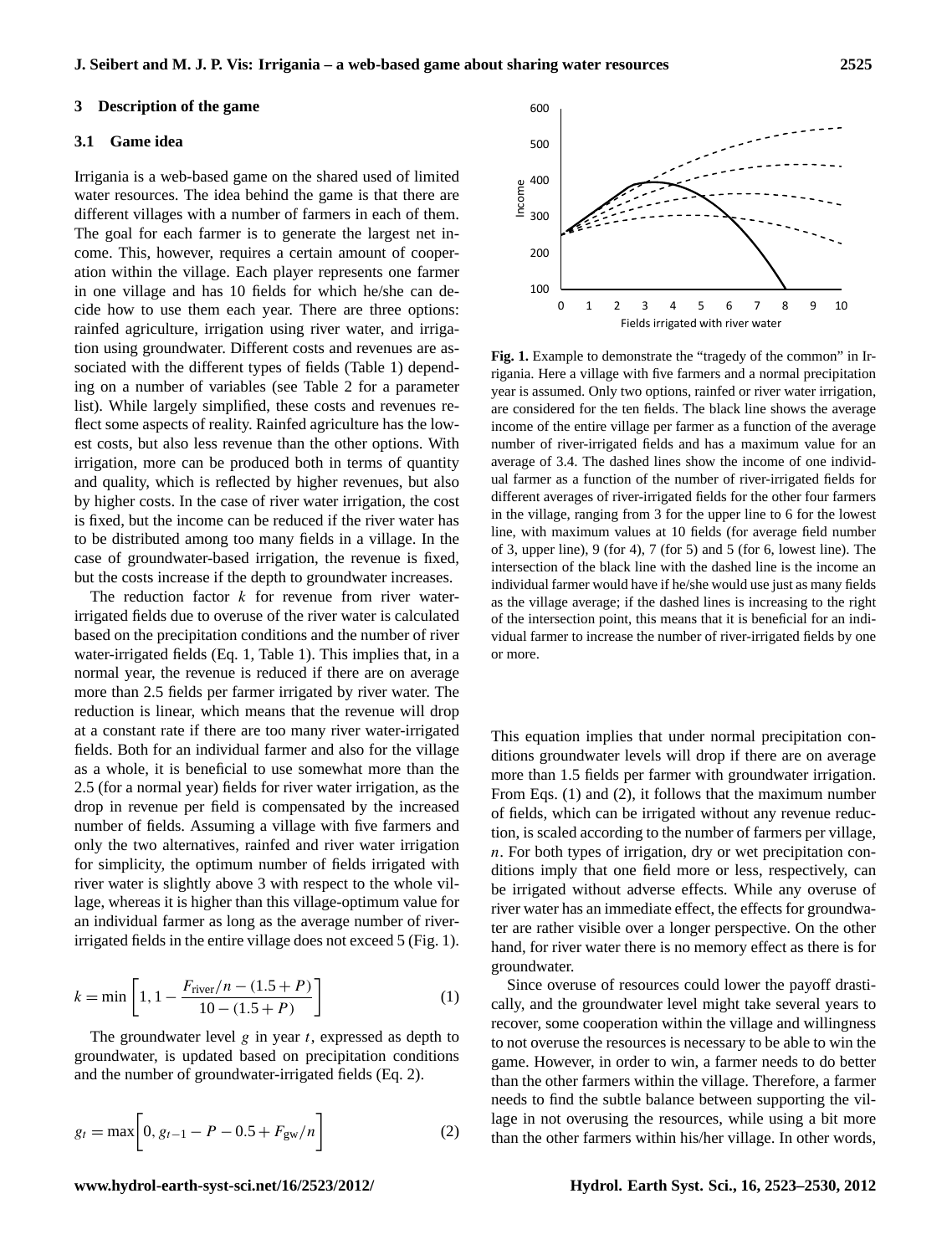**Table 1.** Costs and revenues for fields with different water supply. For variable explanations, see Table 2.

| Type of water supply for field Cost per field |                                 | Revenue per field                                                                              |
|-----------------------------------------------|---------------------------------|------------------------------------------------------------------------------------------------|
| Rainfed                                       |                                 | 30 (in normal year) 10 (in dry year) 40 (in wet year)                                          |
| Irrigation with river water                   | 20                              | 100 k with $k = \min\left[1, 1 - \frac{F_{\text{river}}/n - (1.5 + P)}{10 - (1.5 + P)}\right]$ |
| Irrigation with groundwater                   | $g < 8:20 g \ge 8:20 + (g-8)^2$ | 100                                                                                            |

**Table 2.** Explanation of variables.

| Variable                                     | Explanation                                                                                                                                             |
|----------------------------------------------|---------------------------------------------------------------------------------------------------------------------------------------------------------|
| $F_{\text{river}}$<br>$F_{\rm gw}$<br>g<br>n | Number of fields with river water irrigation<br>Number of fields with groundwater irrigation<br>Depth to groundwater<br>Number of farmers in a village. |
| P                                            | Precipitation indicator (normal year: 1; dry<br>year: $0$ ; wet year: $2)$                                                                              |

winning farmers have to find a cunning compromise between cooperation and competition within the village.

It should be noted that in the game it is assumed that there is no direct interaction between the villages in terms of water resources. The interesting effect of having several villages is that in order to win the game a farmer has not only to be best in his/her village, but at the same time needs to cooperate with the other farmers in his/her village in order to do better than the farmers in other villages. In that way, there is a competition between the different villages to use the resources as efficiently and sustainably as possible.

## **3.2 Software implementation**

Irrigania has been implemented as a web application that is built in Visual Basic ASP.NET 4.0 and is running under IIS 6.0. User authentication is used to give users access to their personal pages. Two different types of users can be distinguished: teachers and students. Based on their type, users can either enter the teacher pages or the student pages. Irrigania includes two Microsoft SQL Server 2005 databases. The ASPNETDB database is used by ASP.NET to store membership data. The Irrigation game database contains teacher, game, village and farmer settings and status. HTML Help files are available, providing the user with information about the functionality of the game and the user interface.

Teachers need to register before they can use Irrigania, for which a password is needed that can be requested from the authors. After registration, a teacher can log in to his/her personal pages. Teachers can set up one or more games by specifying the villages and corresponding farmers within that game (Fig. 2). Teachers can define the length of a game, the precipitation conditions, and decide if farmers can see each other's input values. Furthermore, teachers can follow the status of a game while students are playing. In an overview, the current year, status of the villages (groundwater level and average number of fields irrigated by river water) and farmer status (water supply input values and (accumulated) balance) are given.

Players (e.g., students) obtain login details from their teacher. After logging in, students are redirected to the game page, where the decision on how to use the fields can be entered (Fig. 3). Each year, a farmer (or the player) has to submit values on how to supply his/her 10 fields with water. When all farmers have submitted their values, computations are carried out on the server, after which the game continues with the next year. During the game, farmers can see their (accumulated) balance, the current hydrological conditions, and last year's input values of the other farmers (optional). Once the game has finished, farmers can go to the results page to watch the game results. Results are published per farmer as well as per village.

## **3.3 Irrigania in teaching**

In a class, it is useful to play several rounds of Irrigania, especially because the game can be played in different settings. Usually Irrigania will be played in a computer class room. Technically, Irrigania can also of course be played with students sitting at a distance from each other, although this requires some possibility for communication among the students. In versions where the students know who belongs to which village, students are allowed to talk to each other. These discussions are an important part of Irrigania. Having different villages allows the game to be played with any number of players. We found a number of 4–6 farmers in each village to generate the most interesting discussions.

Here we provide a recommended series of Irrigania games in class (about 3 h) consisting of several games with different settings (each game is played over about 15 rounds/years):

- 1. Normal years, no information provided on the sustainable number of fields for the two irrigation types; students know who is who and see the decisions of the others after each year:
	- **–** Cooperative
	- **–** Incomplete information
	- **–** Students do not know the cost and profit system yet. They can develop their strategy by experimenting.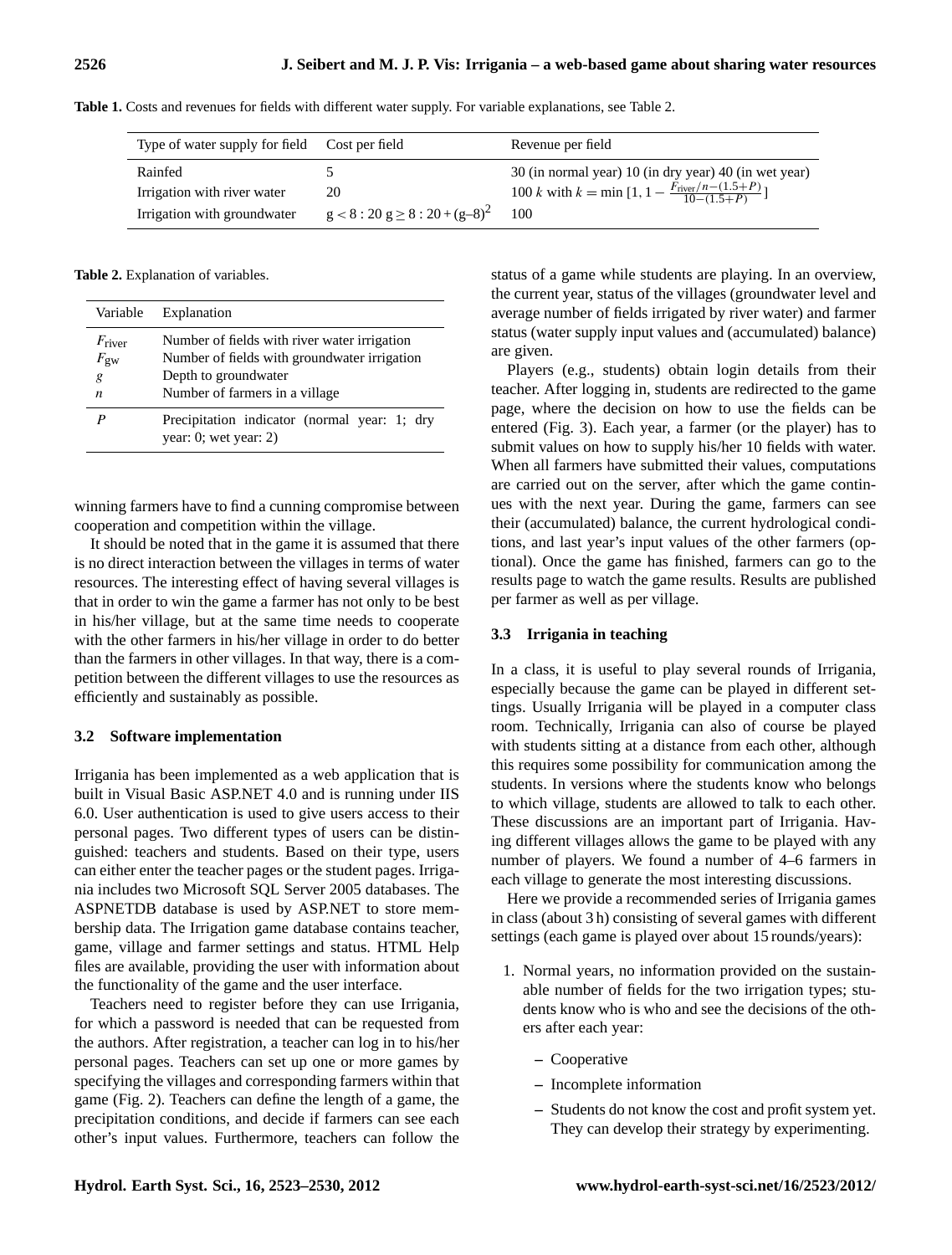

**Fig. 2.** Screenshot of the teacher interface when setting up a game.

- 2. As 1, but information is provided (i.e., Eqs. 1–2):
	- **–** Cooperative
	- **–** Complete information
	- **–** Game has changed from incomplete to complete information. Students can confirm their strategy and further improve their strategy based on the equations.
- 3. As 2, but students do not know who the other farmers in their village are (practically, it is most efficient to randomly assign the students to different villages in this case):
	- **–** Non-cooperative
	- **–** Complete information
	- **–** Game has changed from cooperative to noncooperative. This may lead to more selfish behavior (Hoffman et al., 1996b). A player might try to act more selfishly to benefit, at least more than the others, from over-using the resources.
- 4. As 2 or 3, but with randomly varying years (dry-normalwet):
	- **–** Cooperative/Non-cooperative
	- **–** Incomplete information
	- **–** The game has changed to a game with incomplete information again (being played either cooperative or non-cooperative). Although students of course still know Eqs. (1–2), information about the yearly rainfall conditions is missing this time, making the game harder, but more realistic.
- 5. As any of the above, but students do not see the decisions of the others:
	- **–** Cooperative/Non-cooperative
	- **–** Complete/Incomplete information

**–** This option gives the players a certain amount of anonymity. Especially the cooperative version might be interesting. Trust becomes important: are farmers playing according to how they agreed to play, or will some players betray the others?

### **4 Discussion**

During first tests in class, several interesting patterns could be observed. In cooperating villages, where farmers agreed to not overuse resources, farmers did best on average, but single "selfish" farmers could still win. The game is designed in such a way that the profit quickly decreases if water resources are overused and, thus, it is important for the farmers of a village, that the maximum number of fields that can be sustainably irrigated by groundwater or river water, is not exceeded. A selfish farmer might be hoping that the other farmers are taking care of restoring the water level. However, during class it was observed that, if one farmer behaves too selfishly and reproachful and words did not help, the others started to punish him/her by deliberately overusing the water resources, and the income of the entire village decreased significantly. They did this, knowing that they would also punish themselves, just to make sure that the selfish farmer did not win the game (in comparison to farmers from other villages). Such a behavior is not rational from a perspective of maximizing individual profits, but can be explained from a fairness viewpoint (see "a piece of the pie" in the above section on background in game theory). If several rounds of Irrigania are played (i.e., if Irrigania is played as a repeated game), punishment of selfish farmers might show that being selfish could result in lower payoff, and therefore makes this strategy less attractive in next rounds.

When the students did not know who the other farmers in their village were, the lack of social control leads to more overuse of the water and thus less income on average. This agrees with the common observation that social isolation leads to more individualistic behavior and less cooperation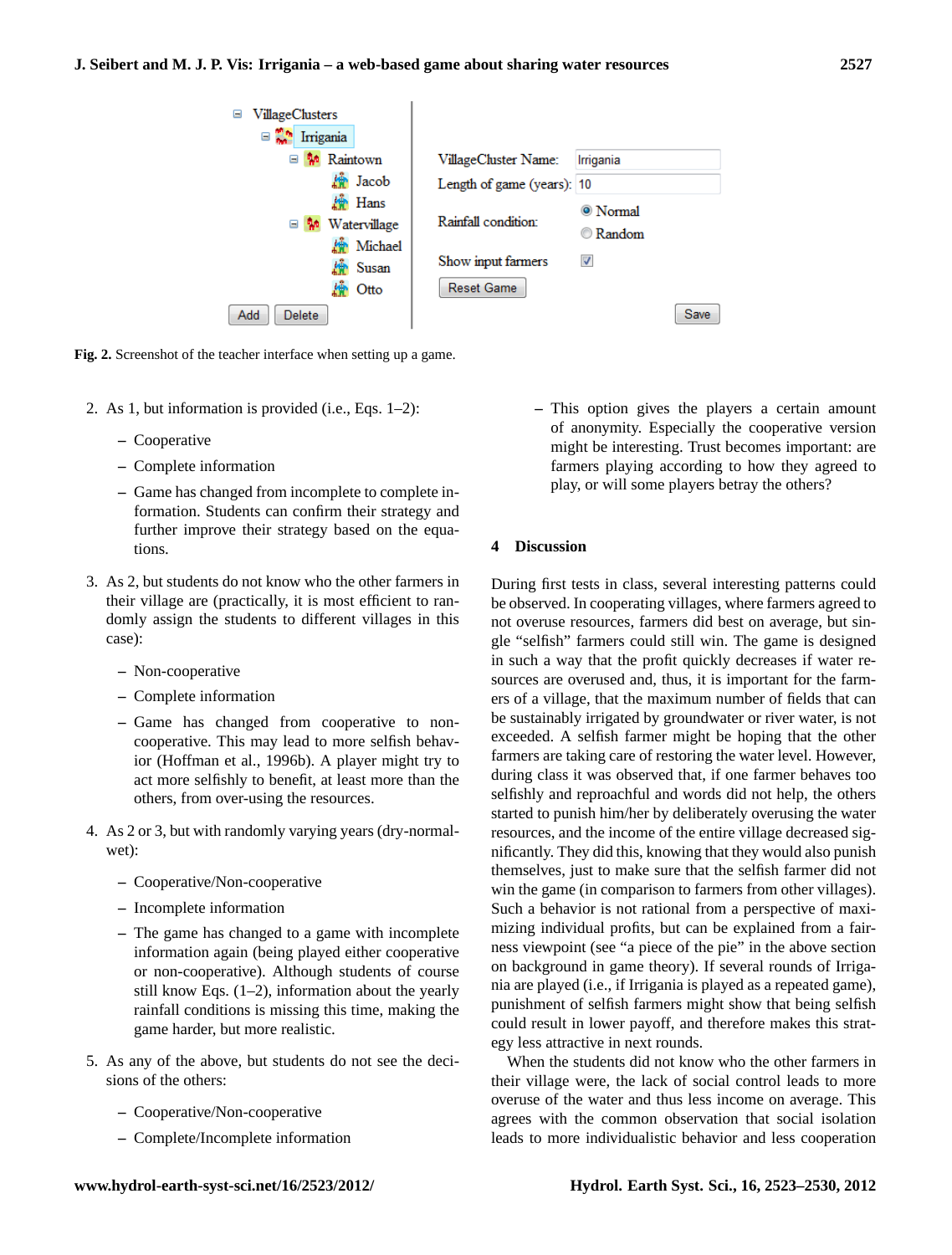

**Fig. 3.** Screenshot of the student interface when playing the Irrigania game.

(Nowak and Highfield, 2011). Hoffman et al. (1996) showed that, during the dictator game, higher social isolation results in more selfish behavior, and Bohnet and Frey (1999) showed that solidarity increases with decreasing social distance. However, information about the farming decisions of the other players in previous rounds might still be of help by giving a farmer some insight into the strategies of the other players. Therefore, it might be expected that there could be even more overuse of water in the case where the students cannot see the decisions of the others.

Another observation was that good decisions are more difficult with randomly varying rainfall conditions. The option to use randomly varying rainfall conditions changes the game into a game with incomplete information. For each of the three rainfall conditions, there is a separate payoff matrix. The user does not know which payoff matrix corresponds to each round, and therefore playing an optimal strategy becomes more difficult. Some players might be willing to take higher risks, whereas others might tend towards more conservative decisions.

In general, the aim of the game is to be the best farmer, i.e., make the most profit. For pedagogical reasons, however, it is recommended to not emphasize this too much. Some groups also defined other goals such as being the best village or having the winning farmer within their village. In one case, a group also decided to do all they could to "punish" a farmer who was accused of acting selfishly and ignored agreements.

All the above observations can be related to general patterns of real-world conflicts. The game provides an illustration of a tragedy-of-the-commons situation related to water management. In the short term, it can be profitable to overuse resources, especially if only a few players do so. In the long run, however, overuse leads to decreased profits for everyone. The game also demonstrates a difference between the use of water from a river and from groundwater. While water shortages might happen more quickly for river water, there is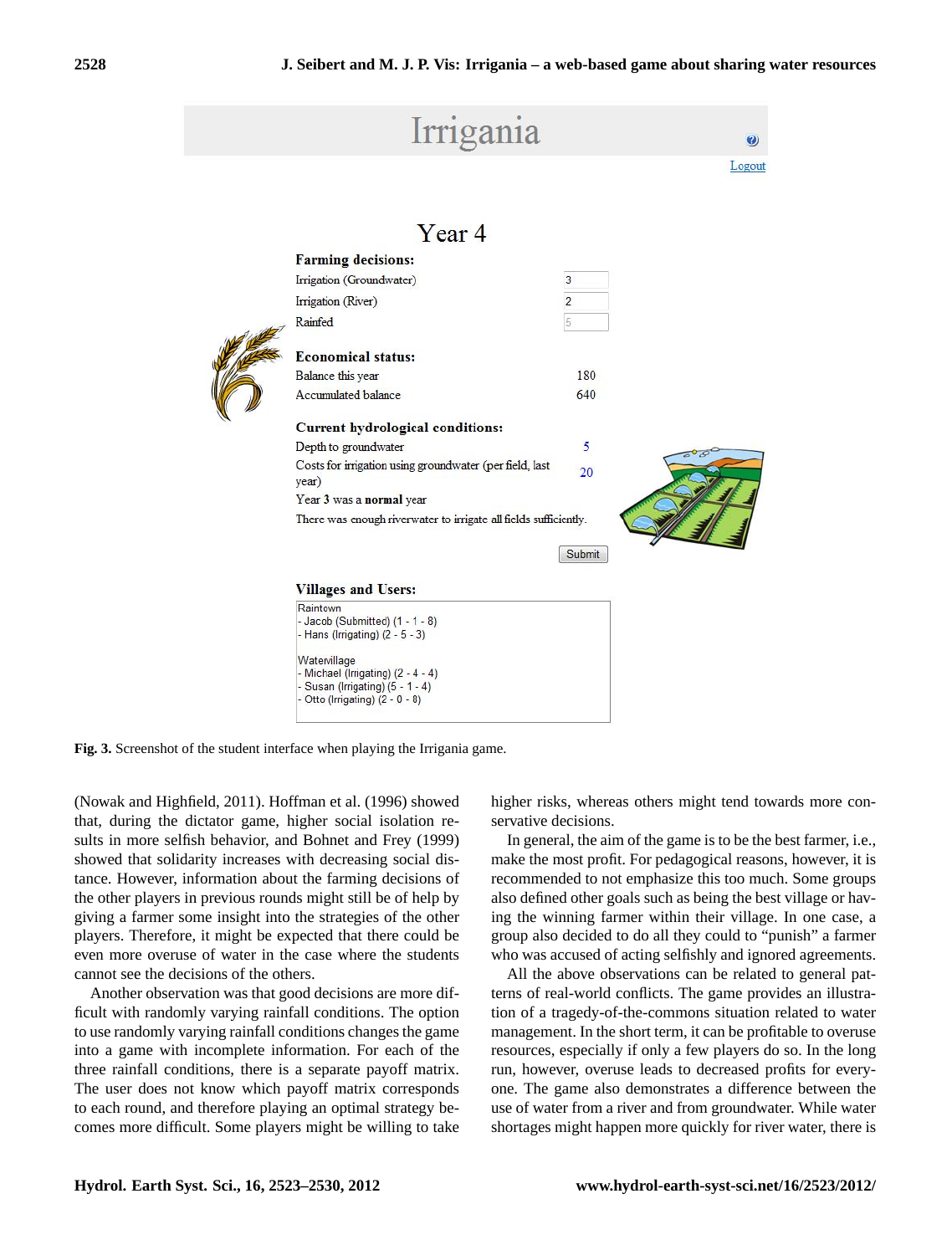no year to year memory. For groundwater, on the other hand, overuse might not cause shortages directly, but once shortages become notable, it takes longer before the groundwater levels are back to normal.

Studies have shown that people only look a limited number of steps forward (iterated rationality) (Nagel, 1995). This might, to some degree, also apply for students playing Irrigania. Players might look only a few years in the future, ignoring the long-term effect of a lower groundwater level. It can be argued that this effect is even larger in reality, where objectives other than those considered in Irrigania are of importance, such as political uncertainties or varying revenues due to changing market prices. There is also a difference between the non-cooperative and the cooperative version, i.e., cooperation might influence the awareness of the students about the groundwater level and the willingness to keep the groundwater level stable compared to the case of no cooperation where the strategy might rather be to secure at least short-term profits.

All games simplify reality to a certain degree, and the real situation or conflict is reduced both in terms of considered state variables and possible handling actions in order to make the situation (or game rules) easier to understand for the players. With Irrigania, we chose a larger reduction than in most other games. The aim is that the players should fully understand the rules and their effect and make informed decisions. It is interesting that, even with such simplifications, interesting patterns can evolve when playing the game. On the other hand, there are of course important aspects of water resource sharing that are not represented in Irrigania. These include the upstream-downstream asymmetry (Janssen et al., 2011), the linkage between groundwater and river, and the conjunctive use of these resources (Kazmi et al., 2012). The latter could be considered by introducing an initial cost to be able to use groundwater or groundwater from below a certain depth. The upstream-downstream asymmetry is an important aspect in many water resource issues. It could be interesting to consider this both between and within villages. To keep the game interesting, the power of being upstream has to be balanced by some downstream power (as often found in realworld conflicts), which quickly makes the game much more complex. The interesting aspect of Irrigania is its simplicity, equal initial conditions for each player, and the conflict between competition and cooperation within a village. The fact that rules and conditions are equal for all farmers might not be realistic, but allows focus on the dynamics of sharing a common resource without the complication of different initial conditions. The interesting aspect is that, although conditions are identical, results, when playing the game, have shown large differences between farmers and villages. Also, identical conditions make it easier for the students to experience the theoretical aspects of Irrigania. In courses, it can be beneficial to compare this to games with uneven conditions, like the Irrigation Management Game (Burton, 1989, 1994), to experience the effect of inequalities.

### **5 Concluding remarks**

Games related to water resource collaboration and conflicts are a valuable tool for making students and (future) professionals aware of the issues related to sharing common water resources. This is especially valuable in situations with changing conditions, where the task is to deal with new and previously not experienced situations. Predictions for the future point towards increased water scarcity, which will increase the need for cooperation in water resource management.

Irrigania is a very simple game with only few options for decisions. Still, interesting patterns evolve when playing the game in class. Similar to the games presented by Hoekstra (2012) and Rusca et al. (2012), Irrigania can be used as an additional element in courses related to water management conflicts and collaboration. While the game obviously is a vast simplification of reality, it will nevertheless help to teach about real-world water resources challenges. Differences to real-world problems, like the upstream-downstream asymmetry that is not represented in the game, can (and should) be discussed in class after playing the game. After playing the game, the students will have experienced a waterrelated example of the tragedy of the commons. They will furthermore have understood the difference between stream water resources and groundwater resources in their response to overuse and their potential recovery. They will also have seen that uncertainty about the coming weather conditions complicates optimal water resource planning. With these learning goals, the game Irrigania is a valuable complement to other course elements when teaching water resource conflicts and collaborations.

*Acknowledgements.* We thank our students for participating in testing the game and the reviewers Maurits Ertsen and Arjen Hoekstra for their helpful comments. As a response to one comment by Maurits Ertsen, we reanalyzed the effects of the equation defining the revenue of river-irrigated fields and realized that our original formulation could be improved. We also thank Tracy Ewen for valuable comments to improve the English.

Edited by: T. Wagener

#### **References**

- Bohnet, I. and Frey, B. S.: The sound of silence in prisoner's dilemma and dictator games, J. Econ. Behav. Organ., 38, 43–57, 1999.
- Burton, M. A.: Experiences with the irrigation management game, Irrigation and drainage systems, Irrigation and drainage system, 3, 217–228, 1989.
- Burton, M. A.: The irrigation management game: a role playing exercise for training in irrigation management, Irrigation and drainage systems, 7, 305–318, 1994.